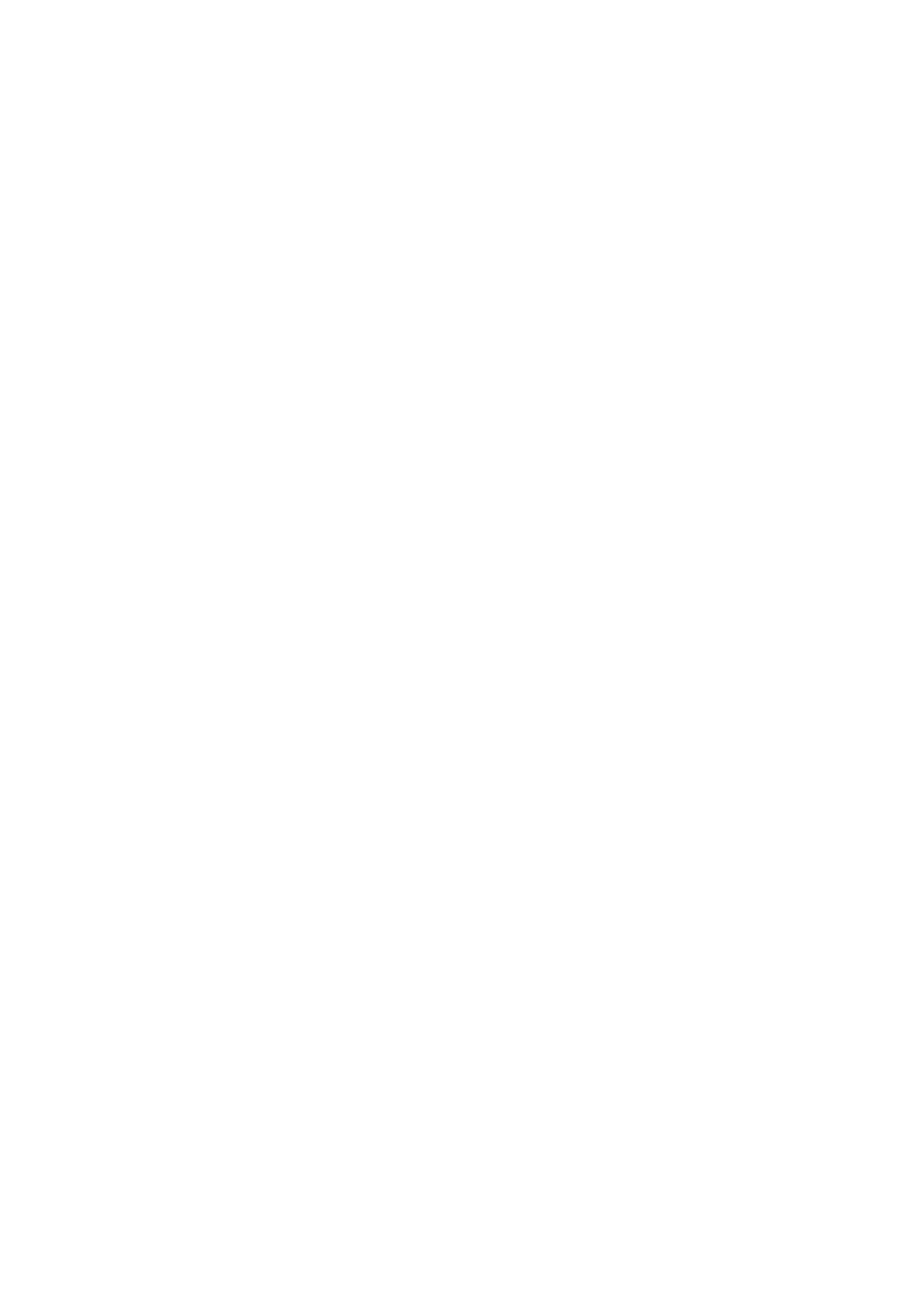

*Expert Panel to Better Understand Endocrine Disrupter Low Doses Effects 22-23 April 2013, Barcelona*

Workshop Report No. 27

Brussels, October 2013

ISSN-2078-7200-27 (print) ISSN-2078-7219-27 (online)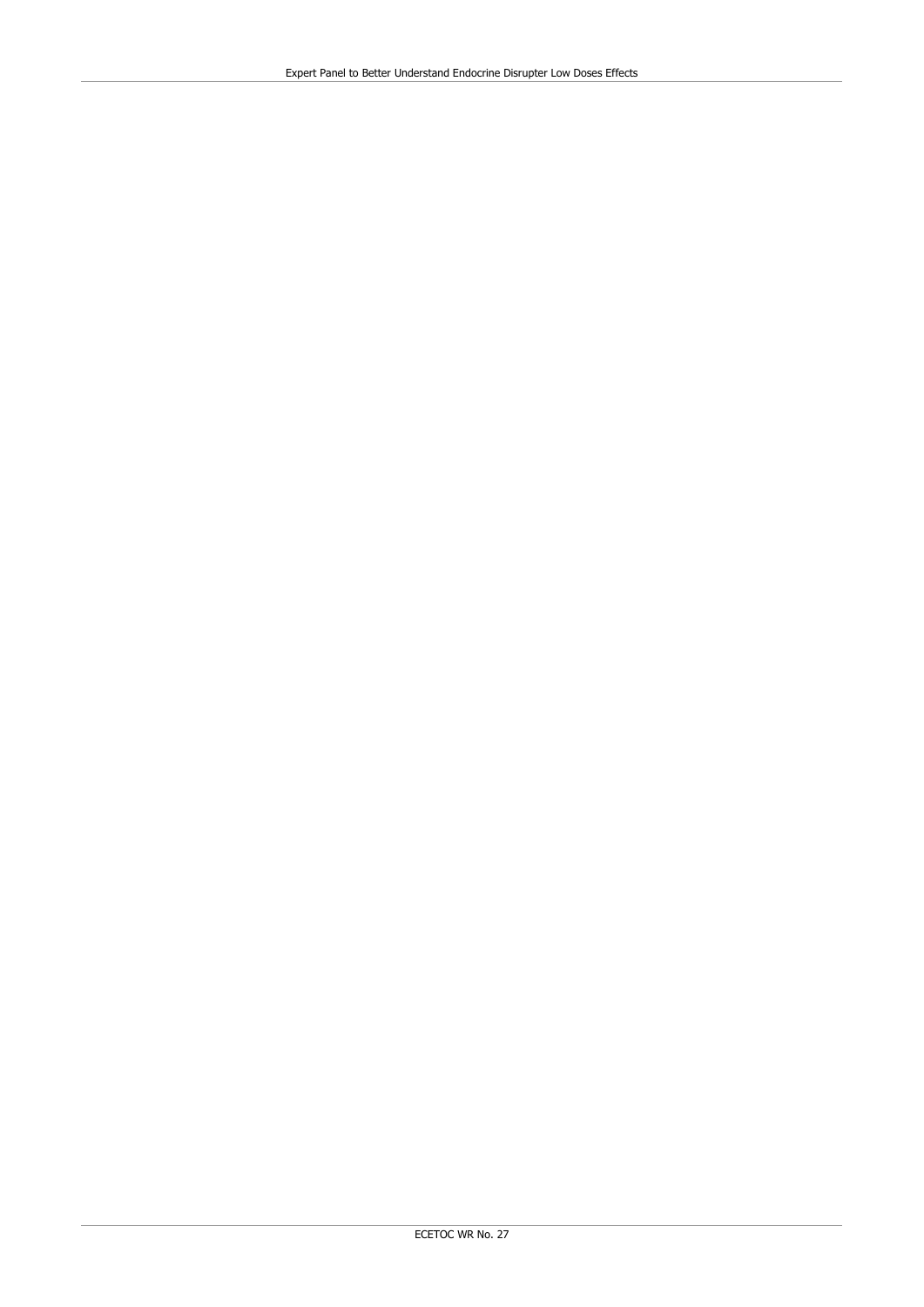### **ECETOC Workshop Report No. 27**

#### © Copyright – ECETOC AISBL

European Centre for Ecotoxicology and Toxicology of Chemicals 2 Avenue E. Van Nieuwenhuyse (Bte 8), B-1160 Brussels, Belgium.

All rights reserved. No part of this publication may be reproduced, copied, stored in a retrieval system or transmitted in any form or by any means, electronic, mechanical, photocopying, recording or otherwise without the prior written permission of the copyright holder. Applications to reproduce, store, copy or translate should be made to the Secretary General. ECETOC welcomes such applications. Reference to the document, its title and summary may be copied or abstracted in data retrieval systems without subsequent reference.

The content of this document has been prepared and reviewed by experts on behalf of ECETOC with all possible care and from the available scientific information. It is provided for information only. ECETOC cannot accept any responsibility or liability and does not provide a warranty for any use or interpretation of the material contained in the publication.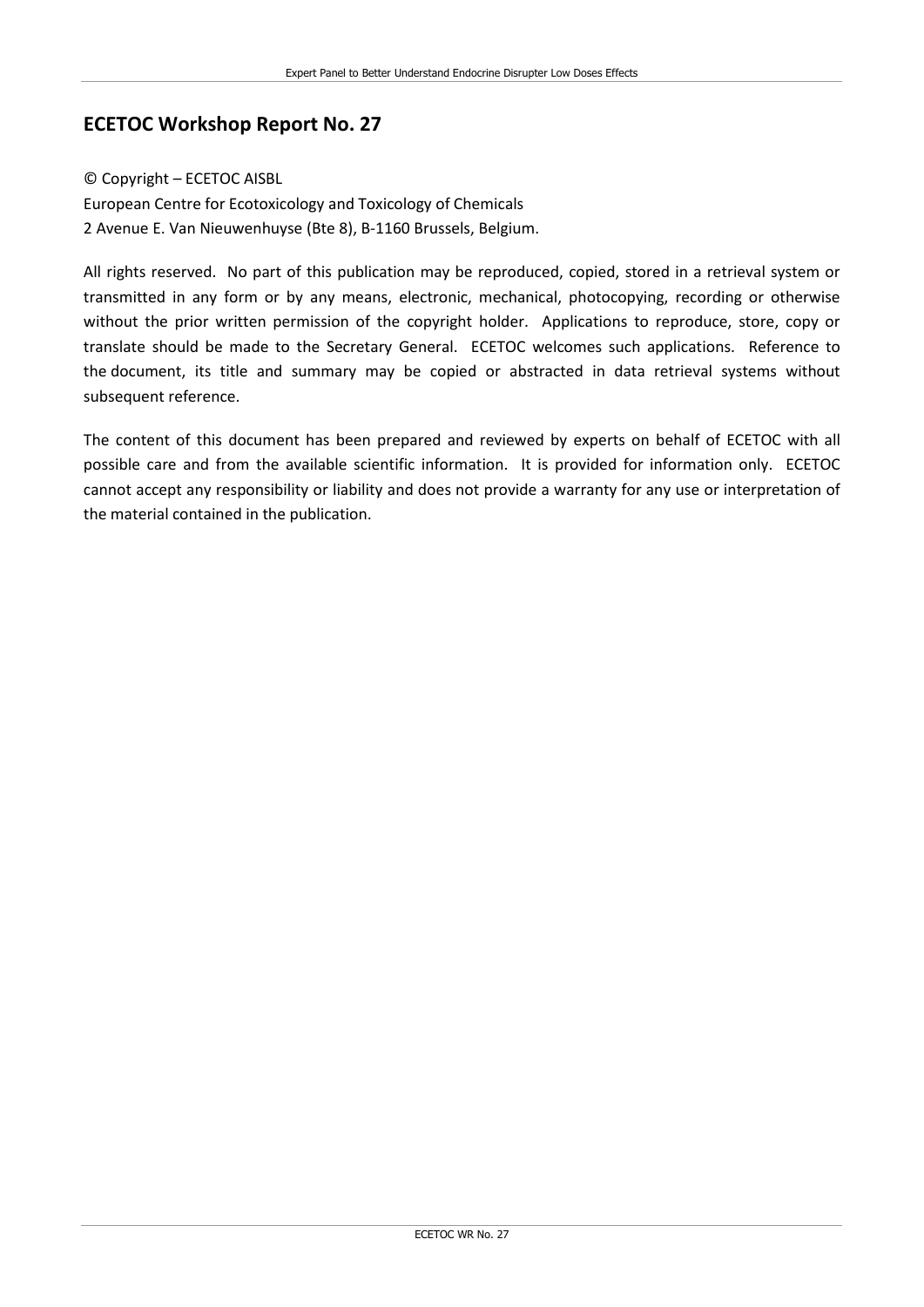## *Expert Panel to Better Understand Endocrine Disrupter Low Doses Effects*

### **CONTENTS**

| <b>SUMMARY</b>                          |                                                     |                |
|-----------------------------------------|-----------------------------------------------------|----------------|
| 1.                                      | <b>WORKSHOP OVERVIEW</b>                            | 2              |
|                                         | 1.1 Workshop objectives                             | 2              |
|                                         | 1.2 Workshop structure                              | $\overline{2}$ |
|                                         | 1.3 Plenary presentation                            | 4              |
|                                         | 1.4 Terms of reference                              | 5              |
|                                         | 1.5 Review of the terms of reference and hypotheses | 5              |
| 2.                                      | <b>OUTLINE OF THE RESEARCH PROGRAMME</b>            | 9              |
| 3.                                      | <b>CONCLUSIONS AND RECOMMENDATIONS</b>              | 10             |
| <b>BIBLIOGRAPHY</b>                     |                                                     |                |
| <b>APPENDIX A: LIST OF PARTICIPANTS</b> |                                                     |                |
| <b>APPENDIX B: WORKSHOP PROGRAMME</b>   |                                                     |                |
| <b>APPENDIX C: ORGANISING COMMITTEE</b> |                                                     |                |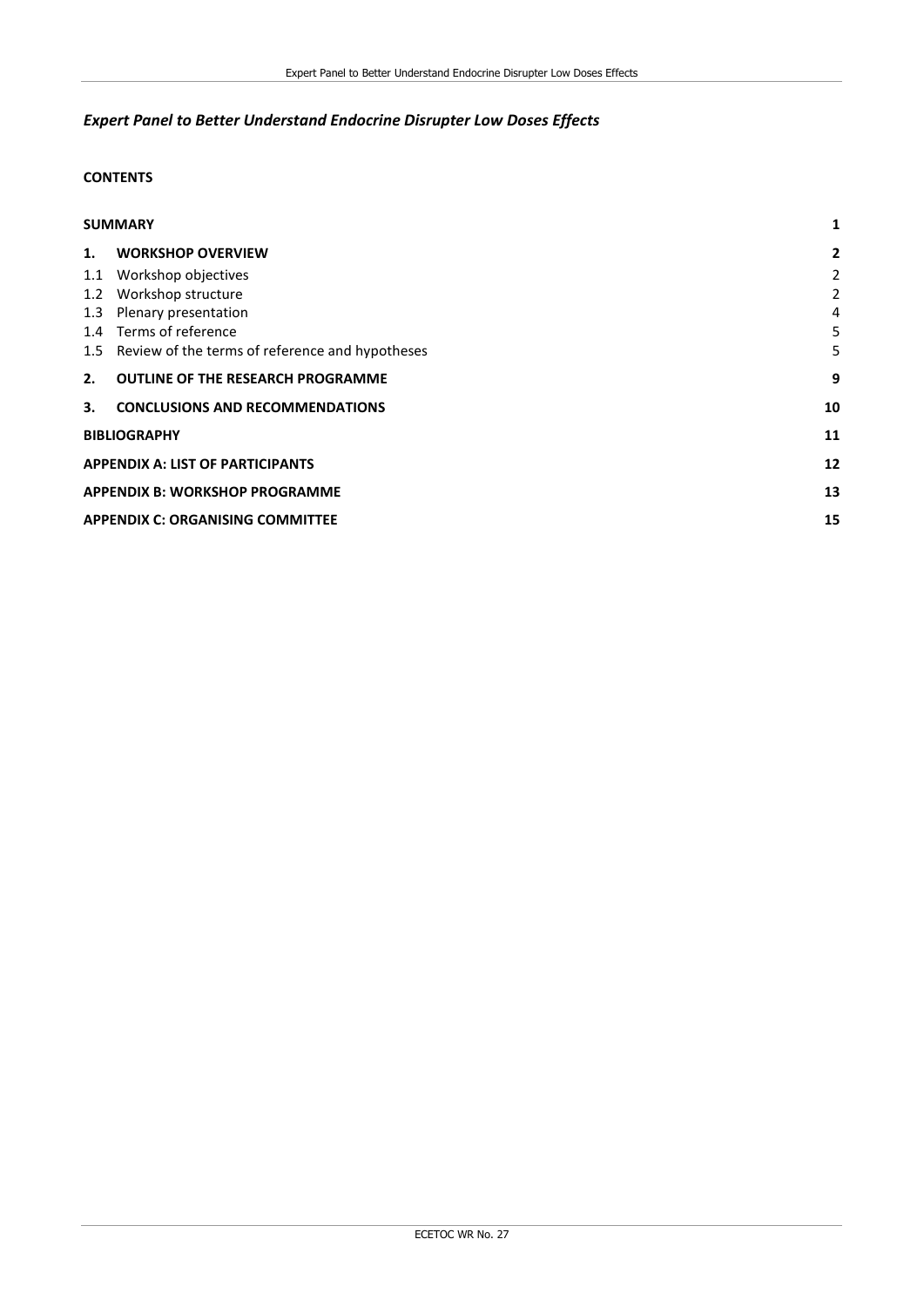# <span id="page-6-0"></span>**SUMMARY**

- 1. This expert panel was convened by ECETOC to discuss the issue of so-called low dose effects of endocrine disrupting chemicals (EDC), and to propose a possible research programme to throw more light on this area.
- 2. Under the term 'low dose effects', the panel took into consideration subjects such as non-monotonic dose responses, the absence of thresholds for toxicity and the potential adverse effects resulting from the combined exposure of EDCs in the low concentration ranges. The panel considered these subjects and proposed suitable definitions.
- 3. The existence of "low dose effects" is part of an unresolved debate among scientists, but has nevertheless been taken as a reason why traditional risk assessments of EDCs may be unreliable. It is therefore important that the presence of such effects should be firmly established or refuted and their implications for risk assessments fully investigated in order to provide risk assessors with a sound scientific foundation for their work.
- 4. On the combined exposure of EDCs it was considered that additive effects, rather than synergistic effects are to be expected in the low dose range and this topic was therefore not considered as a top priority to address in the first instance. The panel therefore, formulated two hypotheses which it considered needed to be tested in order to make progress in this subject.
	- a) The lack of a threshold means that the dose response relationships established for endocrine disrupters will show the adverse effect at any dose tested.
	- b) Non-monotonic responses in dose response relationships for endocrine active chemicals mean that it is not possible to anticipate adverse events using traditional approaches.
- 5. It was agreed that the only practical way to support or refute these hypotheses is through the use of mechanistic mode of action (MoA) models focusing on key events, their quantitative description and dose-response characteristic. Empirical or direct experimental approaches to test for thresholds are unlikely to be helpful for resolving this issue due to the unrealistically high statistical power which would be required to detect the very small effect sizes assumed to apply at low dose levels. However, in analogy to the lessons learnt with chemical carcinogens, the question of thresholds can be resolved by considering mechanism of carcinogenicity. Applied to endocrine disrupters, the idea would be to identify the key events for the mode of action of chemicals for which low-dose effects have been reported. These key events would range comprehensively from interaction with the molecular target to the ultimate adverse effect (i.e. the whole adverse outcome pathway). Each key event would then be fully characterised in terms of dose and time responses.
- 6. The key events will need to be characterised over a large range of doses, and the resulting datasets integrated through the use of mathematical modelling using a system biology approach. Such models would then be interrogated to investigate whether or not low dose and/or non-monotonic responses were indeed feasible.
- 7. It was agreed that before funding is sought for such a large research programme, it will be important for the control of the programme to be placed under the aegis of a neutral body such as the World Health Organisation (WHO) or the Organisation for Economic Cooperation and Development (OECD). This was considered essential in order to ensure maximum confidence in the findings.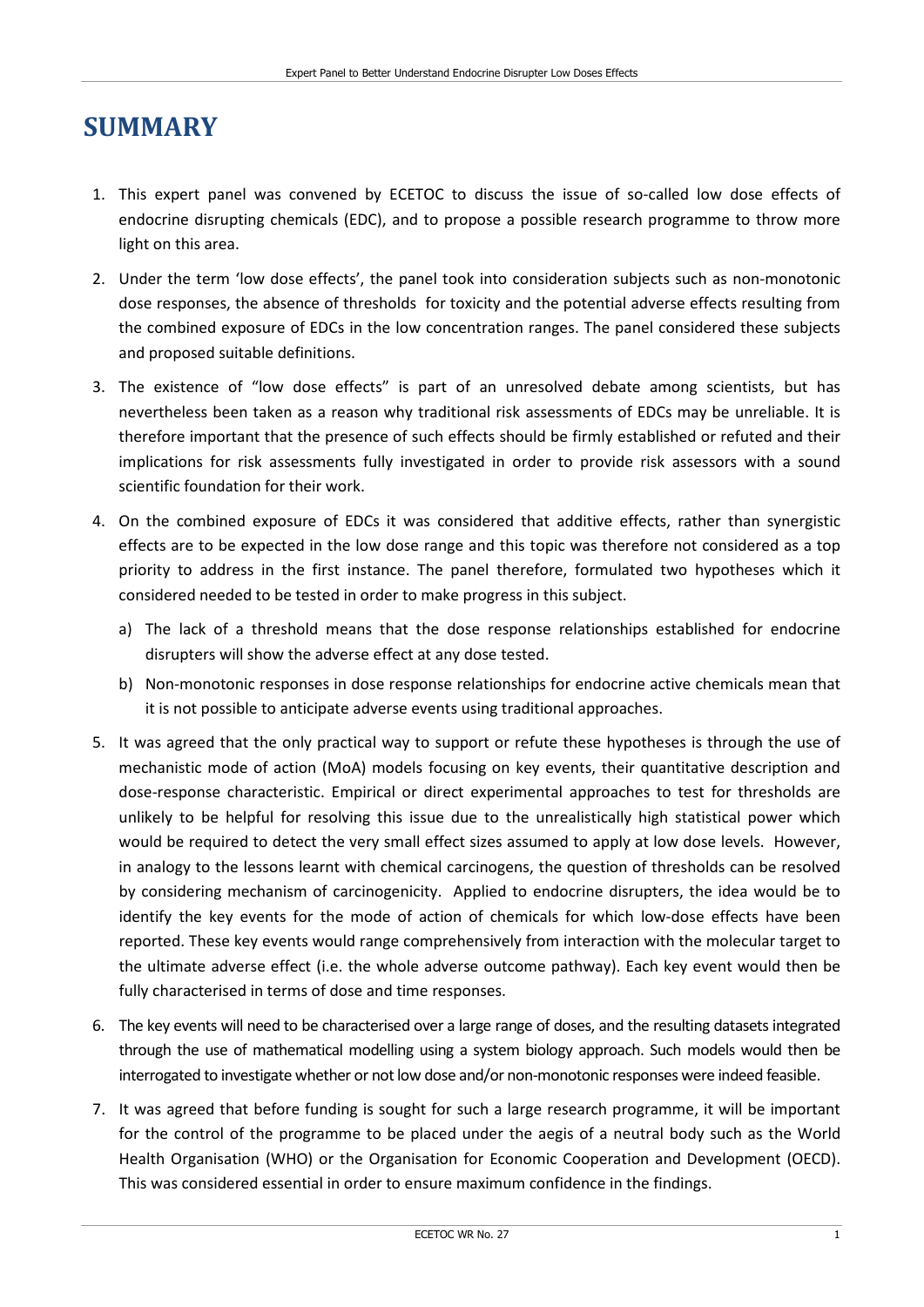# <span id="page-7-0"></span>**1. WORKSHOP OVERVIEW**

In the field of endocrine disruption, so-called 'low dose' effects, non-monotonic dose responses (NMDRs), the existence or otherwise of thresholds for toxicity, mixture effects at low doses, and critical windows of exposure are challenging the current paradigm of toxicity testing and risk assessment of chemicals (Zoeller *et al*, 2012; Vandenberg *et al*, 2012, UNEP/WHO, 2013). As a result the European regulation on plant production products (1107/2009), the revisions to the biocides Directive (COM[2009]267) and the regulation concerning chemicals (Regulation (EC) No. 1907/2006 "REACH") only support the marketing and use of chemical products on the basis that they do not induce endocrine disruption in humans or wildlife species. Nevertheless the EFSA Scientific Opinion on the Hazard Assessment of Endocrine Disruptors (EFSA, 2013), and the earlier EFSA Scientific Colloquium on Low Dose Response in Toxicology and Risk Assessment (EFSA, 2012), both suggest that there is no reason why endocrine disrupters (EDs) should not be subject to risk assessment and regulated accordingly. The issues on "low dose" effects listed above imply a possible need to make modifications either to the risk assessment paradigm or to current test methods, or both. Furthermore, neither the EFSA Colloquium nor the more recent Workshop on Low Dose Effects and Non-Monotonic Dose Responses for Endocrine Active Chemicals (Beausoleil *et al*, 2013) were able to reach consensus about the importance, or even the existence, of these phenomena (see Zoeller *et al*, 2012; Vandenberg *et al*, 2012; UNEP/WHO, 2013). This difficulty in reaching consensus is partly due to uncertainty caused by the quality of some of the data used to support these concepts, and partly due to a lack of understanding about putative underlying mechanisms of toxicity.

## <span id="page-7-1"></span>**1.1 Workshop objectives**

The aim of this workshop was to agree on a specific research programme which would be needed to achieve such a consensus and develop understanding of the implications for risk assessment of endocrine disrupters.

## <span id="page-7-2"></span>**1.2 Workshop structure**

Day 1 consisted of two sessions:

- Session 1: 5-minute presentations by each of the members, giving initial reactions to these Terms of Reference. How can they be addressed? Have you got any concerns, views, …
- Session 2: Brainstorm: Agreement of definitions of terms. What would this research programme look like? What studies are crucial to resolve these issues?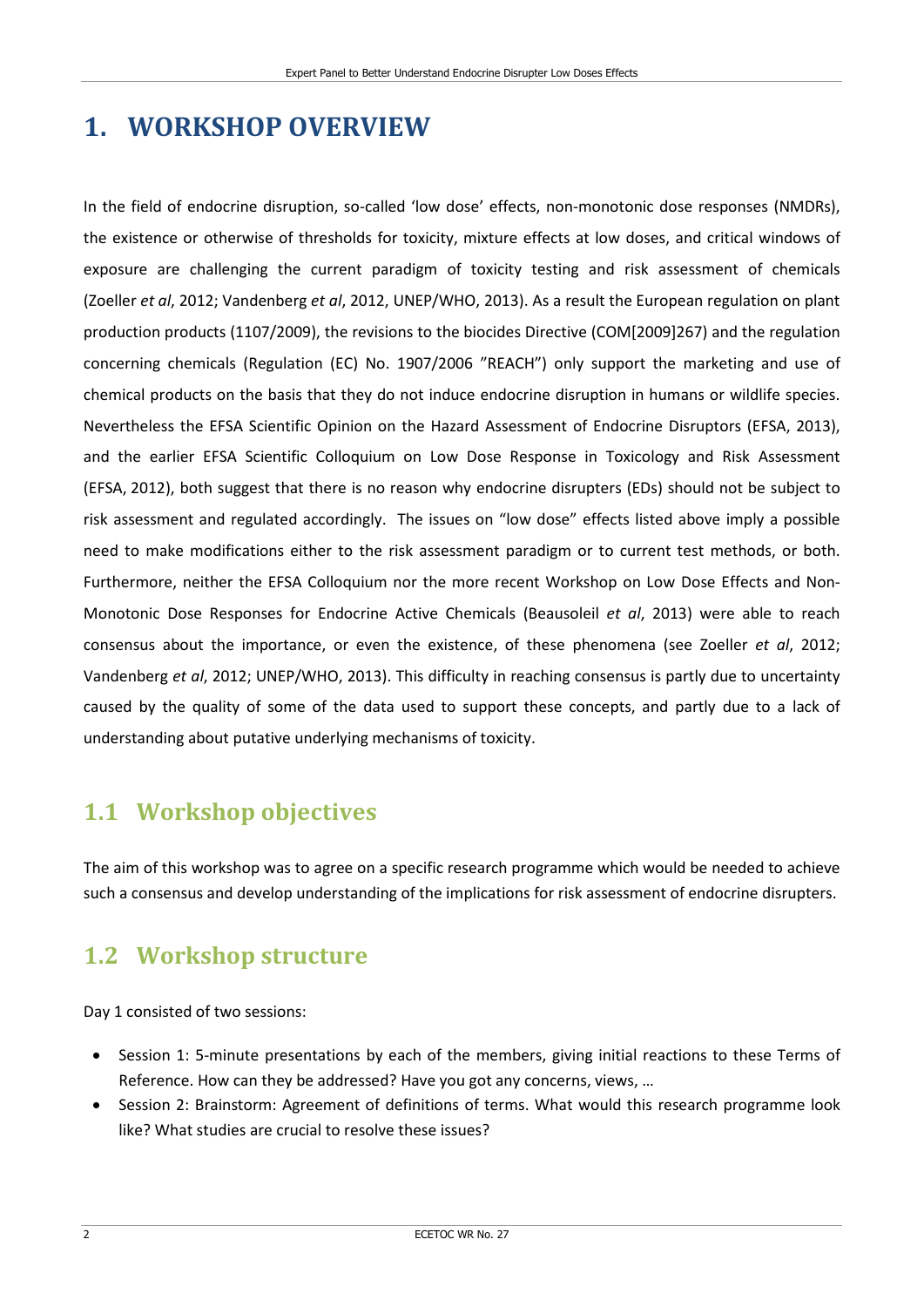Day 2 consisted of two sessions:

- Session 3: To frame the proposal: Outline skeleton of the research programme.
- Session 4: Workshop conclusion: Main message. Next steps: Funding possibilities, implementation of research programme, need for further workshops.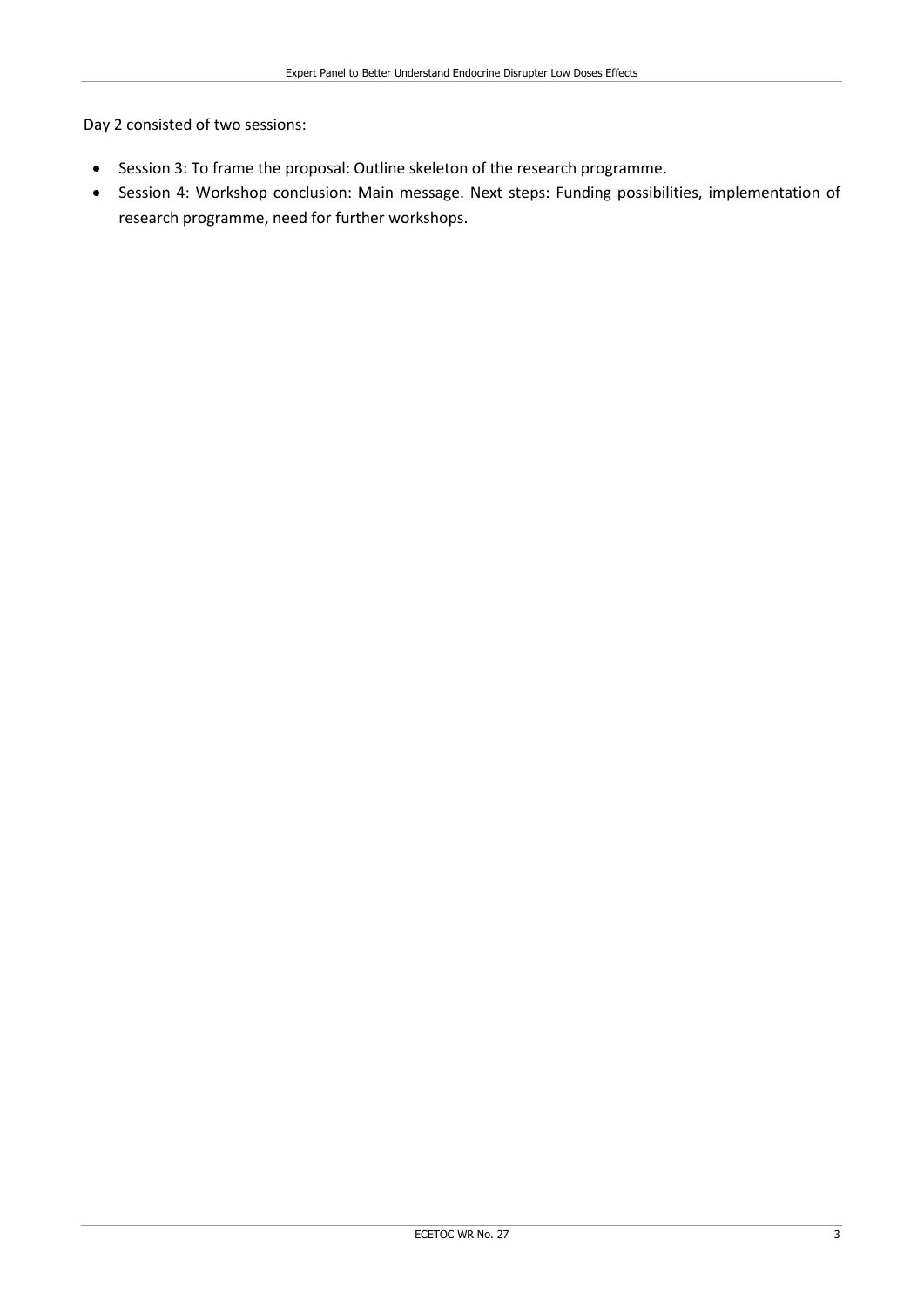## <span id="page-9-0"></span>**1.3 Plenary presentation**

Summary of main themes from participant's short presentations and discussion:

Any experimental approaches in this area of science need to take into account and control for the known and well described potential confounders of test outcomes such as the test diet, migration of chemicals from cage and water bottles etc.

Any work should be hypothesis-driven meaning that well-constructed hypotheses are required and need to be agreed.

Work should be statistically robust and include power calculations for the endpoints of concern and the degree of change required to be detected.

Work in this area is likely to have the best chance of success in addressing hypotheses around thresholds and the nature of low dose responses if it is focused on chemicals where the MoA is known or can be inferred.

Focus should be on effects known to be adverse, or predicted to be markers of adverse outcomes from a known MoA.

It is intrinsically not possible to investigate threshold events where effects sizes are small using traditional approaches that employ apical adverse outcomes as the endpoint. It is much more likely that focusing on key events in a MoA will be informative

Non-monotonic dose responses for adverse events *in vivo* are rarely seen and, if seen, the underlying mechanisms have not been described.

Synergistic effects at low dose are rarely if ever seen *in vivo* for endocrine active chemicals or those that work through other MoAs.

Adverse effects occur when homeostatic mechanisms are overcome.

There is therefore a need for reproducibility of the findings to be established for these low-dose effects in order to provide more convincing evidence.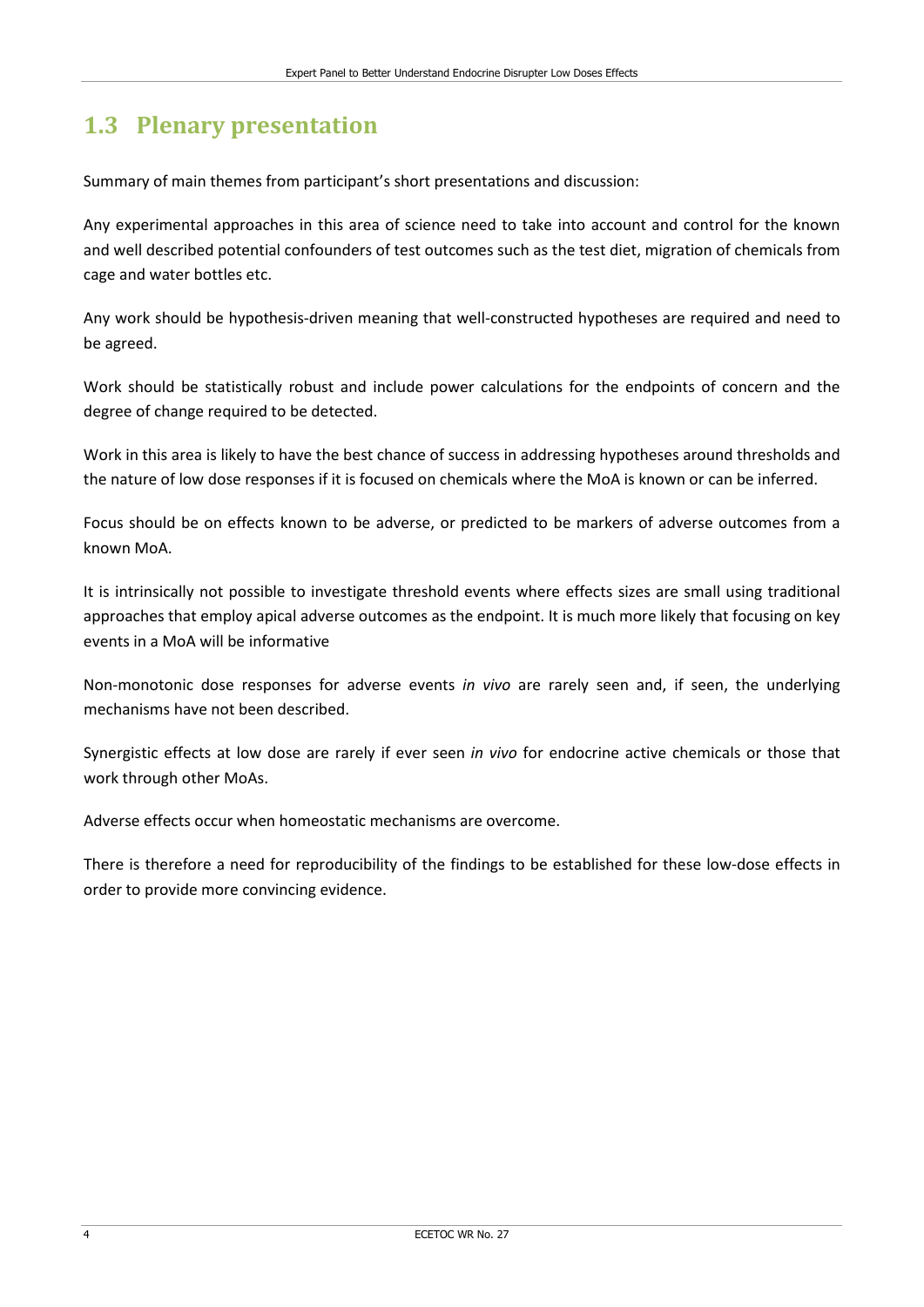## <span id="page-10-0"></span>**1.4 Terms of reference**

Invited experts who agreed to be part of the workshop were from the E.U., U.S. and Japan and represented academia, regulatory authorities and industry. Wider participation from regulatory authorities would have been welcome for addressing this controversial "low dose" issue.

The purpose of this group was to discuss, review and if appropriate amend the following hypotheses and to propose and agree a course of action whereby these or amended hypotheses could be investigated. It should be recognised that the starting draft hypotheses were devised in order to stimulate workshop discussion and do not represent the views of the organising committee or of workshop participants.

- 1. Endocrine active chemicals do not have a threshold below which adverse effects are not seen and should be regarded and tested in a different way to chemicals acting through other modes of action.
- 2. At low dose / exposure levels, endocrine active chemicals exhibit non-monotonic dose responses.
- 3. When mixed at low doses, endocrine active chemicals produce effects greater than those which may be predicted from simple dose addition.

Before considering the hypotheses in detail the group thought it important to review and agree on some key definitions of terms commonly used in this area and as they apply to the hypotheses.

'Adverse'. The definition as described by IPCS/WHO supplemented by the further definition contained in the IPCS Mode of Action (MoA) document were agreed and it was recognised that this definition would cover events that may be initiated by exposure during sensitive windows.

'Non-Monotonic dose response'. This can be defined as a change in direction of the relationship between response and changing dose; it should not be confused with a plateau of response.

'Low Dose'. For the purposes of this workshop low dose was agreed to mean dose levels within the range of known or predicted human exposure levels. However some participants felt that consideration should also be given to dose levels associated with small effects independent of their numerical values.

'Threshold'. An exposure level below which there are no adverse health effects and no such effects can be predicted based on knowledge of key events and MoA.

## <span id="page-10-1"></span>**1.5 Review of the terms of reference and hypotheses**

The group provided constructive challenge to the draft hypotheses, resulting in extensive revision.

### **Original Hypothesis 1**

*"Endocrine active chemicals do not have a threshold below which adverse effects are not seen and should be regarded and tested in a different way to chemicals acting through other modes of action."*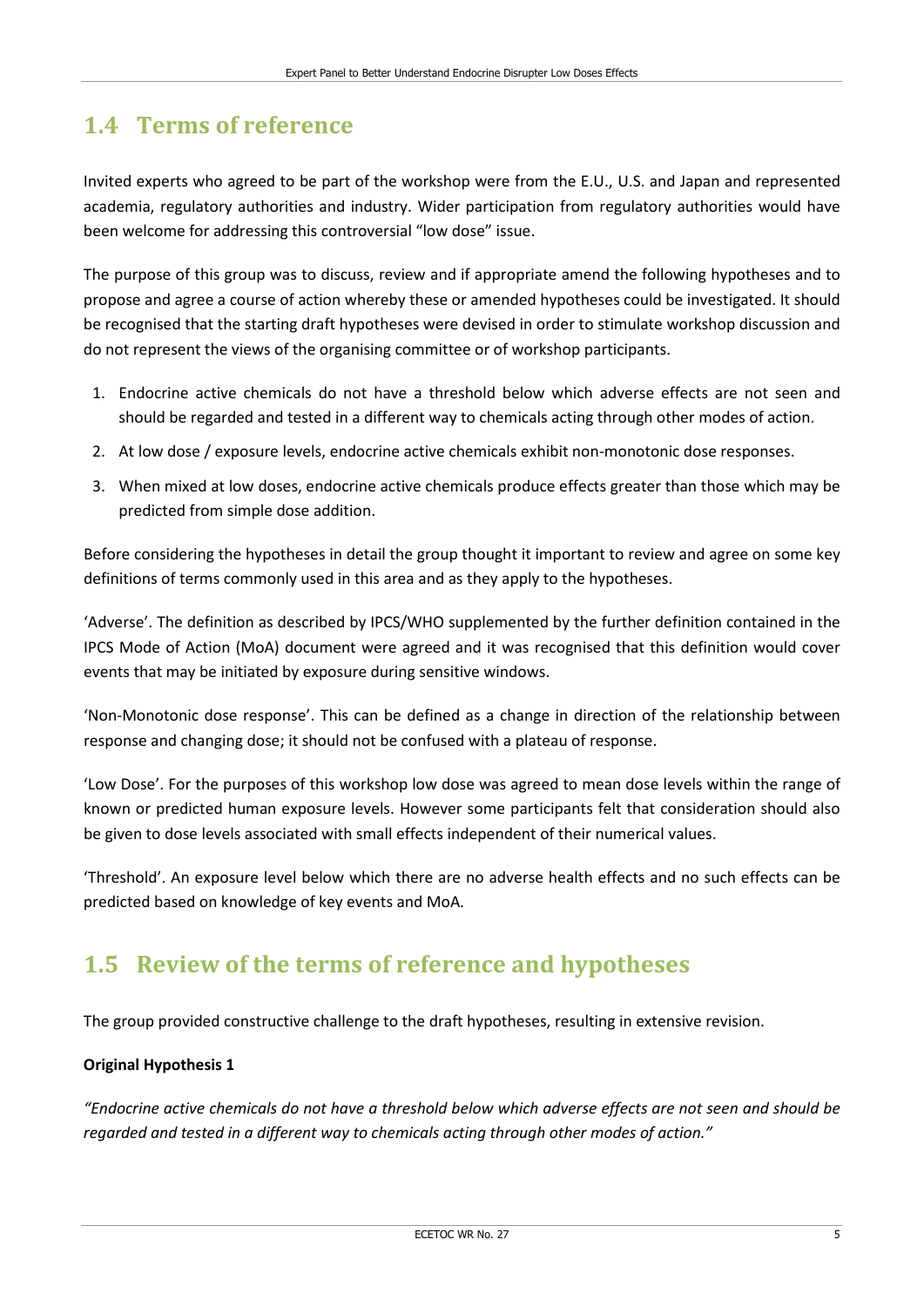#### **Group consensus**

As written the statement was not supported by the group as a hypothesis and was considered essentially meaningless.

The hypothesis as written cannot be tested or demonstrated by observational means for chemicals acting through any mode of action including endocrine. A key obstacle is the statistical power needed to detect low effect sizes that may be assumed at low threshold dose levels.

#### **Proposal**

The hypothesis, derived from studies with very potent oestrogenic chemicals, may not be relevant for low potency oestrogens or chemicals acting via other MoAs (e.g. prostaglandin synthesis inhibitors). The hypothesis needs to be re-formulated and focussed on specific areas for investigation:

- Questions need to be posed on a case-by-case basis.
- These should come from an understanding of the MoA and key events for a specific chemical or class.
- The dose response relationship for key events in a MoA or in an Adverse Outcome Pathway (AOP) will need to be understood to enable it to be investigated as will any dose response relationships for effects that may be considered adverse.
- Adverse outcome needs to be integrated using an understanding of relationships between the ultimate adverse effect, key events, the site of possibly multiple actions and the exposure, and such integration is likely to require a longer term initiative.

Based on the above discussions and proposals a revised hypothesis was drafted and agreed:

*"The lack of a threshold means that the dose response relationships established for endocrine disrupters will show adverse effects over a very wide range of dose levels."*

#### **Original Hypothesis 2**

*"At low dose / exposure levels, endocrine active chemicals exhibit non-monotonic dose responses."* 

#### **Group consensus**

As written, the statement is not a compelling hypothesis for valid scientific investigation. However if it were to be made more specific then there is some scope for empirical investigation.

#### **Proposal**

The hypothesis needs to be re-formulated, made more specific and to explicitly include the concept of adversity:

- Focus on addressing the question for chemicals where there is sufficient understanding of the MoA that leads to adverse effects. Consequently, for completeness, this work could involve studying several different MoAs that are presently relevant in the field of endocrine disruption.
- Focus on chemicals where there are claims about the existence of NMDRs.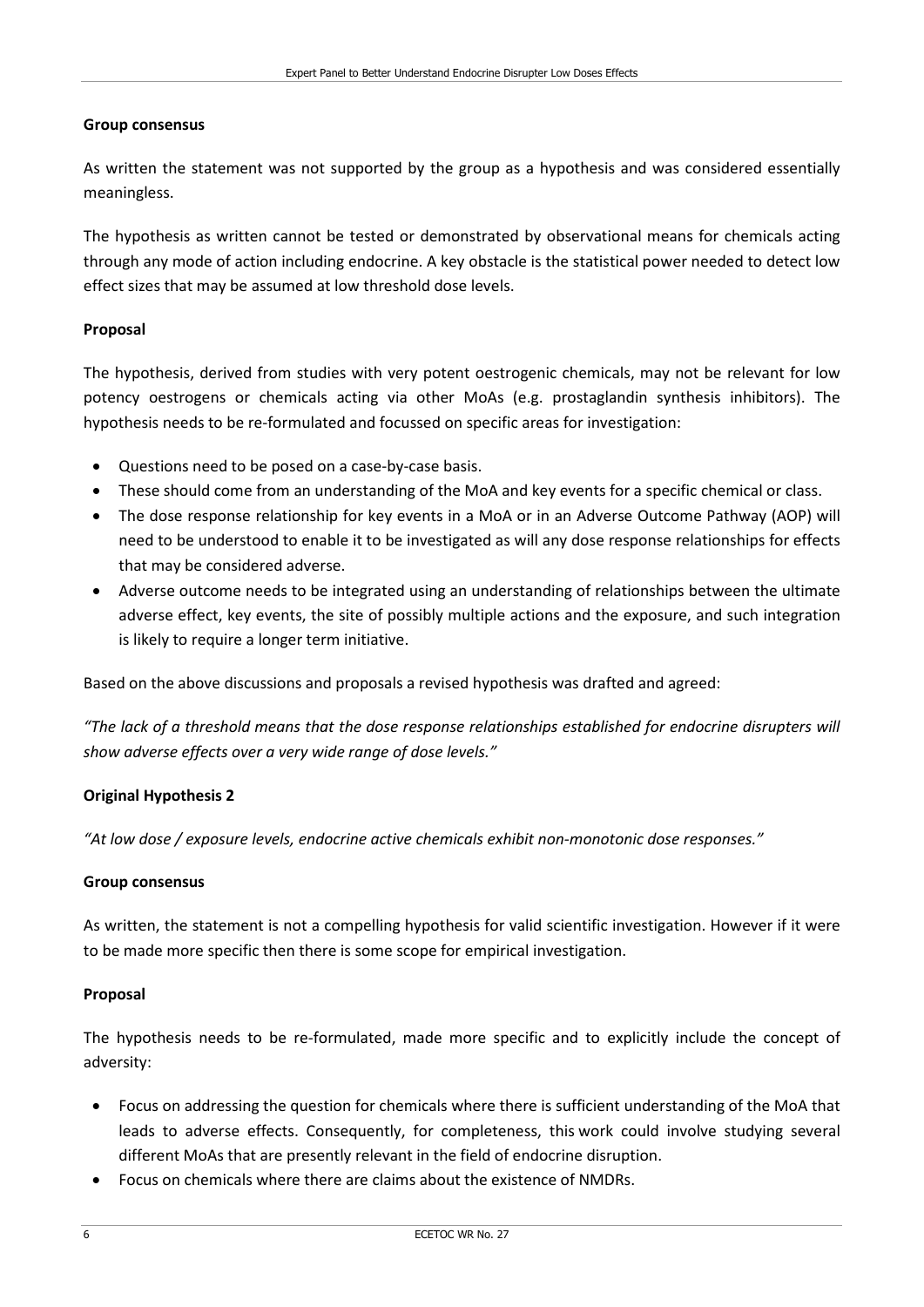- Model established key events and use selected *in vivo* approaches. Well defined *in vitro* studies using dose-response for markers related to adversity can also complement the *in vivo* approach.
- Ensure the MoA understanding is able to distinguish adverse events from homeostatic effects.
- Ensure the approach is statistically robust; understand and control sources of variation.
- Understand the dose range and ensure a sufficient number of dose levels is used to provide refined knowledge in line with the hypothesis.
- Ensure that the level of change constituting a real change in direction of the dose response is understood and agreed.

Based on the above discussions and proposals a revised hypothesis was drafted and agreed:

*"Non-monotonic responses in dose response relationships for endocrine disrupters mean that it is not possible to anticipate adverse events using traditional approaches."* 

#### **Original Hypothesis 3**

*"When mixed at low doses, endocrine active chemicals produce effects greater than those which may be predicted from simple dose addition."* 

#### **Group consensus**

This is not a priority area in the first instance and any further work should take into account and learn from the numerous extensive reviews and position papers already in the public domain – EU State of the Art Report (Kortenkamp *et al*, 2011; Boobis *et al,* 2011; EU, 2011; ECETOC, 2012).

#### **Proposal**

- There is some potential to investigate the hypothesis but activities should be focussed in areas where synergy may be predicted from existing knowledge of MoA.
- Need to agree and use definition and understanding of low dose.
- Modelling and prediction should be based on MoA data.
- Need a clear agreement of what level of change / effect would be considered greater than that predicted by dose addition alone.

Based on the above discussions and proposals a revised hypothesis was drafted and agreed but it was not considered a priority area for further work at this time.

*"MoA understanding can be used to predict 'synergy' when chemicals are mixed and when tested these mixtures will show 'synergy'."* 

#### In summary:

- The group provided clear guidance on how the hypotheses and terms of reference should be revised.
- Further consideration of thresholds and non-monotonic dose responses were clearly identified and agreed as the priority areas. Although, not identified as a top priority, Mixture effects should be addressed at a later stage in the research programme.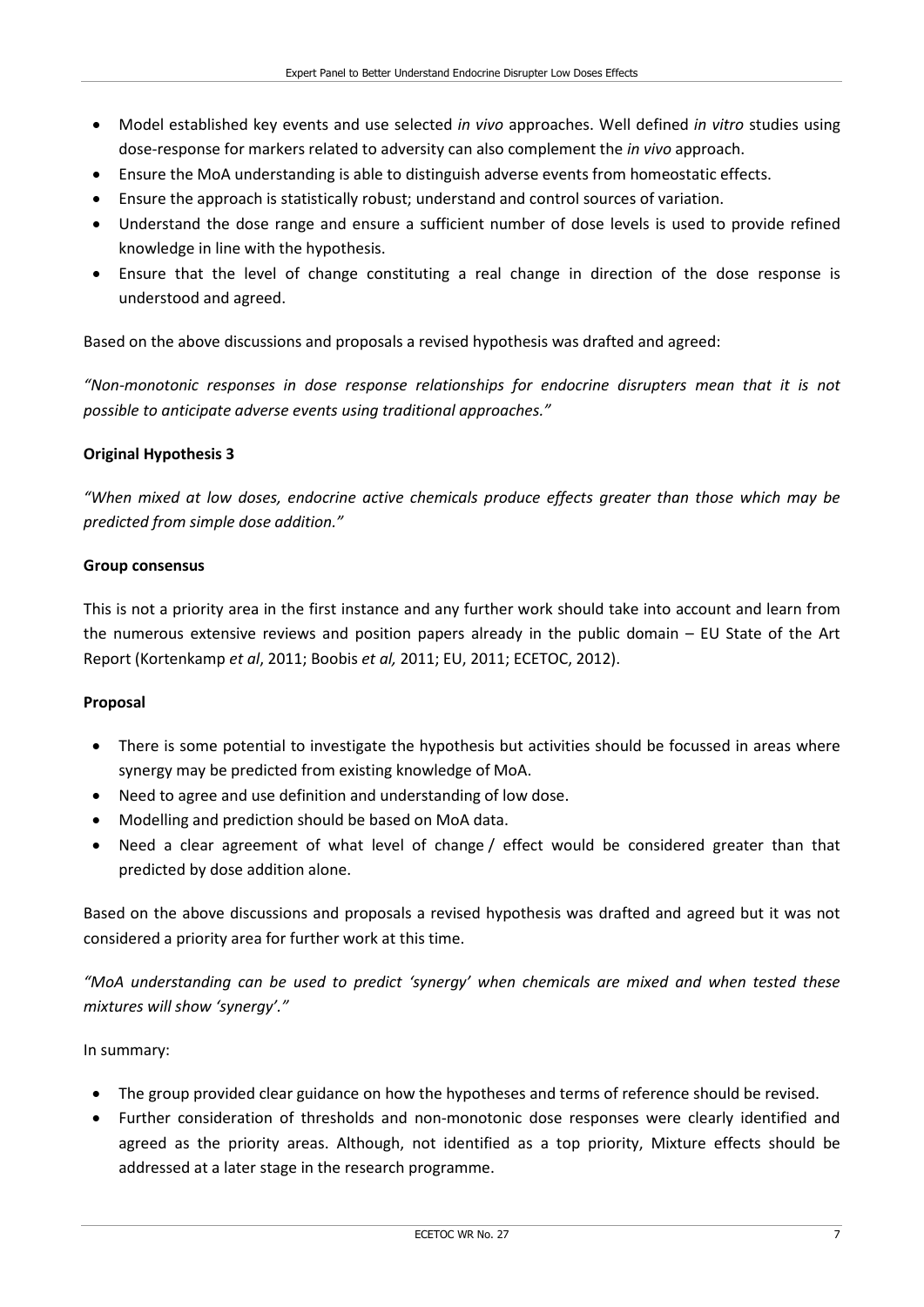• The group agreed that traditional effect-led approaches to further study low dose and likely low effect responses was scientifically inappropriate, technically highly challenging with respect to experimental design and the number of experimental subjects required to achieve a robust outcome. For these reasons the group unanimously supported a MoA/AOP led approach, with the focus on key events, their quantitative description and dose response characteristics, as best way to understand threshold and low dose effects.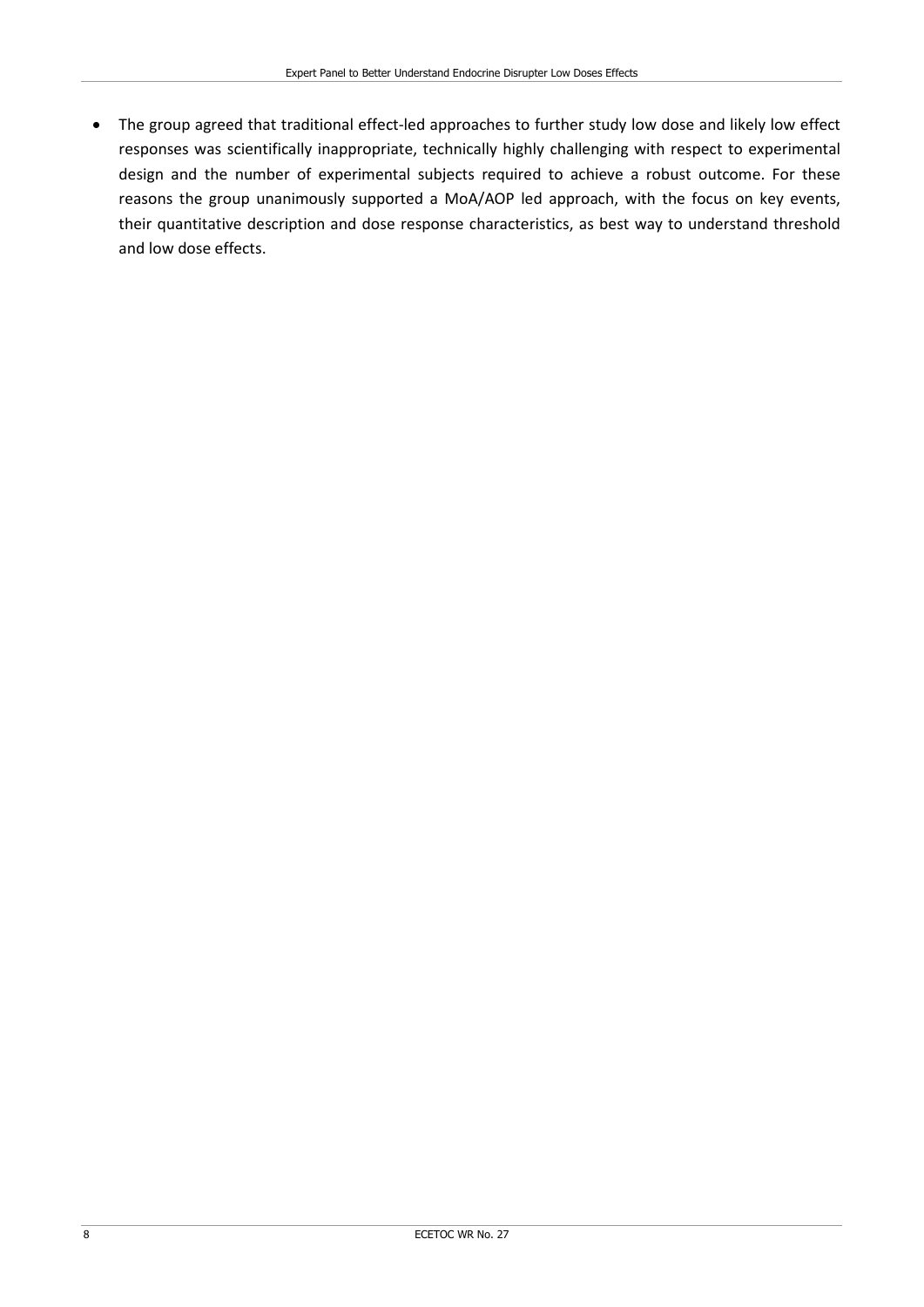# <span id="page-14-0"></span>**2. OUTLINE OF THE RESEARCH PROGRAMME**

It was agreed to approach testing of the two primary hypotheses through mechanistic MoA models:

Chemical – primary interaction (quantifiable) – second change (quantifiable) – cell proliferation, apoptosis, etc. (quantifiable) – changes in organ structure and function (quantifiable) – adverse effect (quantifiable) (see Figure 1).

Experimental models to be used need to be further discussed but it was considered critical that peri-natal exposure containing specific windows of sensitivity during development has to be taken into consideration.

#### *Figure 1: Recommendation for targeted studies to address 'low dose' effects and threshold of toxicity: to assess dose-response / time course for each critical key event of the MoA and evaluate overall point of departure*



The concept is to first identify the key events (and associated events) of a mode of action which starts from the interaction of a chemical with a biological molecular target and eventually ends up with an adverse effect (e.g. histopathological lesions) . Each key event needs to be fully characterised in terms of dose and time responses. As the objective is to identify any low dose effects, should they exist, a large range of dose levels should be investigated. Particular attention needs to be paid at the low end of the dose-response curve and at potential point(s) of departure on this curve. It is anticipated that mathematical modelling will be needed to integrate all the information generated on the measurements of each key and associated events.

Although fragmented parts of these experiments have already been performed and reported in the literature this concept introduces a system biology approach to the field of 'low-dose effects'.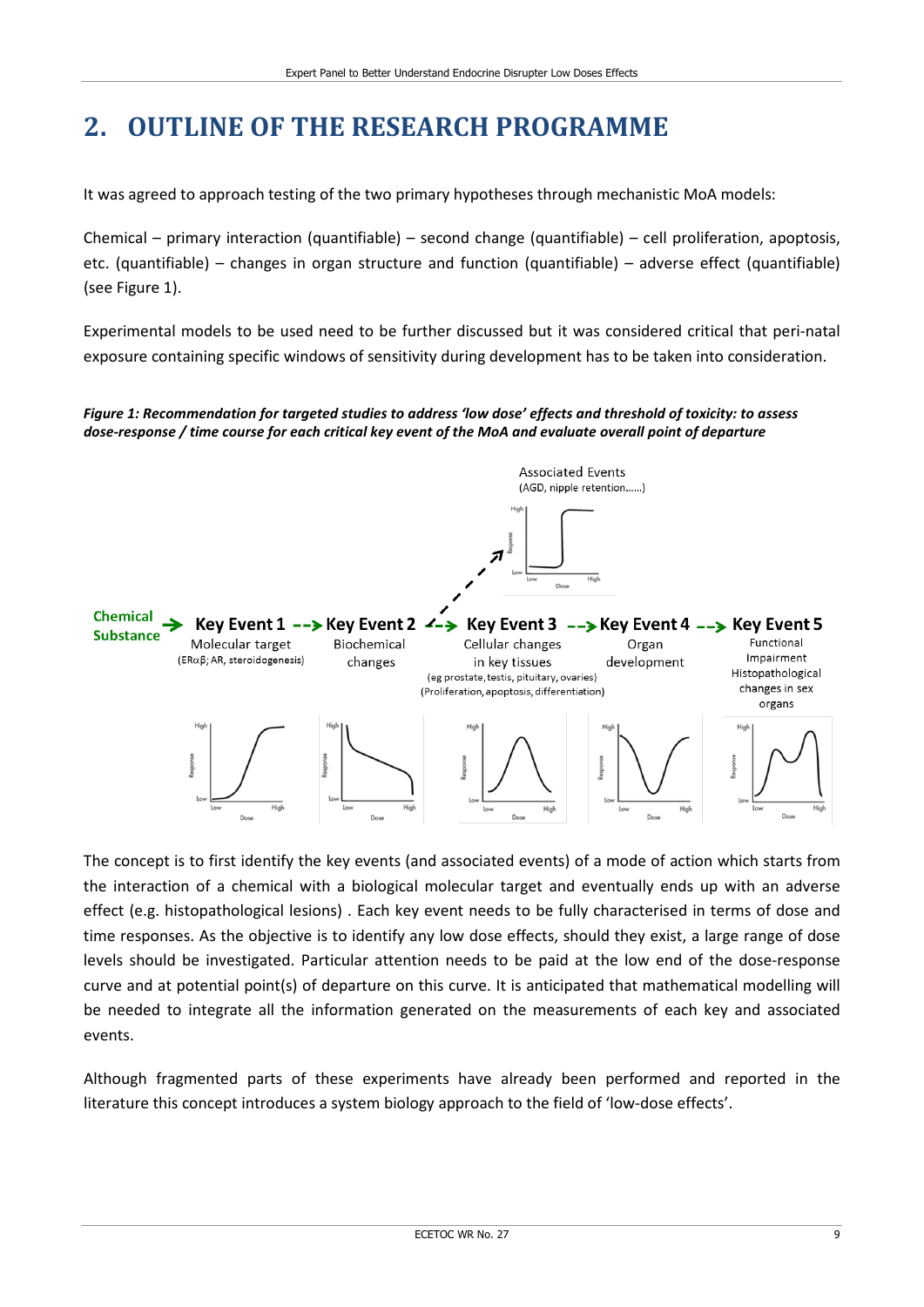# <span id="page-15-0"></span>**3. CONCLUSIONS AND RECOMMENDATIONS**

Next steps:

- 1. It was agreed to perform a scientific evaluation on the application of the agreed concepts. ECETOC is looking into funding possibilities for this task.
- 2. A second meeting of the Scientific Expert panel will take place in Q4 2013 when the results of the scientific evaluation are available.
- 3. It was agreed to place any such initiative under the umbrella of an international organisation in order to demonstrate complete impartiality: the preferences were WHO/IPCS or OECD. European Science Foundation (ESF) and the National Academy of Sciences were discussed as possibilities for funding of the next meeting as well as for possible funding of the (to be developed) research programme.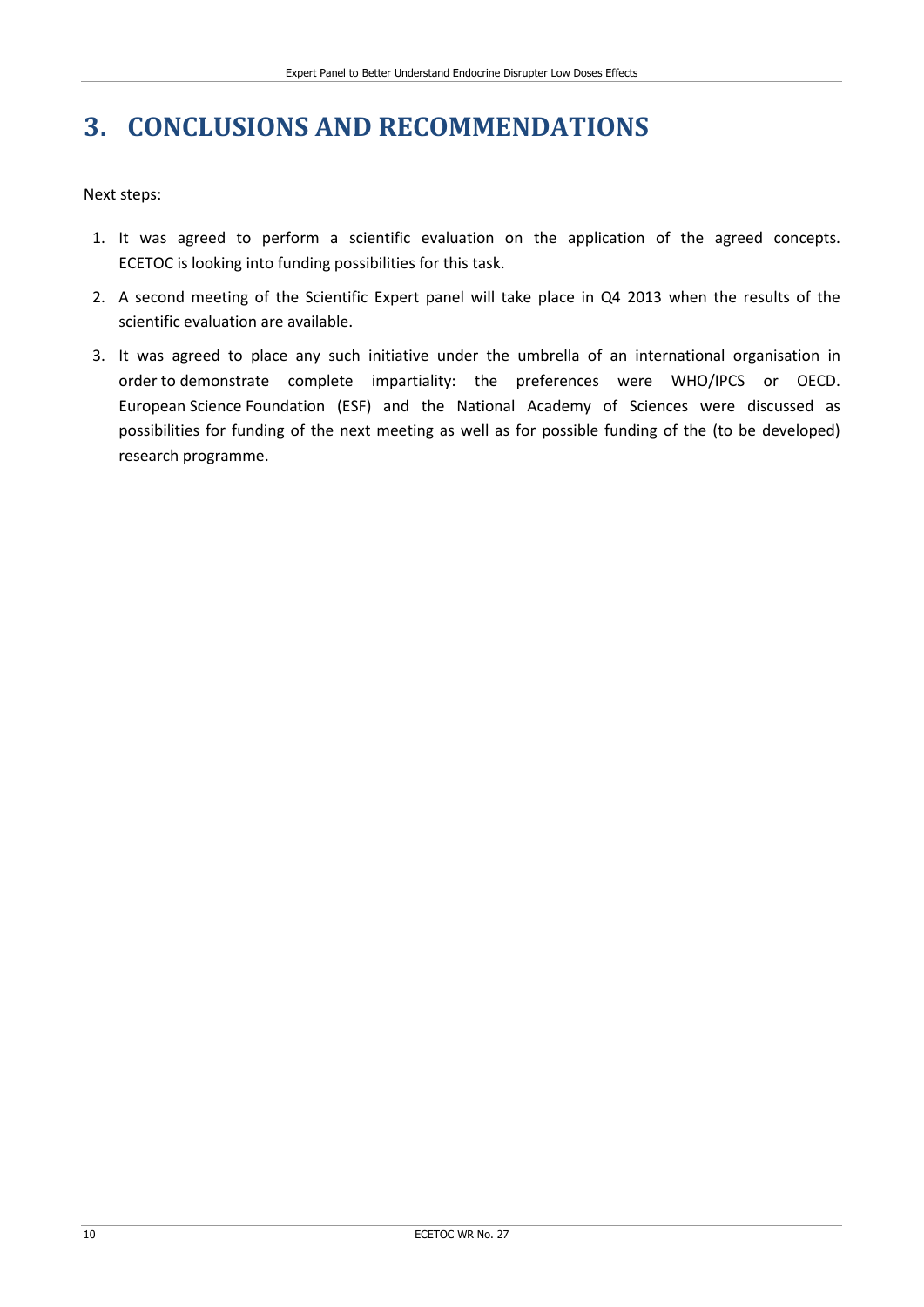## <span id="page-16-0"></span>**BIBLIOGRAPHY**

Beausoleil C, Ormsby JN, Gies A, Hass U, Heindel JJ, Holmer ML, Nielsen PJ, Munn S, Schoenfelder G. 2013. Low dose effects and non-monotonic dose responses for endocrine active chemicals: Science to practice workshop: Workshop summary. *Chemosphere* pii:S0045-6535(13)00885-0.

Boobis A, Budinsky R, Collie S, Crofton K, Embry M, Felter S, Hertzberg R, Kopp D, Mihlan G, Mumtaz M, Price P, Solomon K, Teuschler L, Yang R, Zaleski R. 2011. Critical analysis of literature on low-dose synergy for use in screening chemical mixtures for risk assessment. *Crit Rev Toxicol* 41(5):369-383.

ECETOC. 2012. Effects of chemical co-exposures at doses relevant for human safety assessment. Technical Report No. 115. European Centre for Ecotoxicology and Toxicology of Chemicals, Brussels, Belgium.

EFSA. 2012. EFSA Scientific Colloquium XVII. Low-dose-response in toxicology and risk assessment, Parma, 14-15 June 2012. Advanced Draft Summary Report.

EFSA. 2013. Scientific opinion on the hazard assessment of endocrine disruptors: Scientific criteria for identification of endocrine disruptors and appropriateness of existing test methods for assessing effects mediated by these substances on human health and the environment. European Food Safety Authority, Parma, Italy. *EFSA Journal* 11(3):3132.

EU. 2011. Opinion of SCHER, SCCS, SCENIHR on the Toxicity and Assessment of Chemical Mixtures. Available at: http://ec.europa.eu/health/scientific\_committees/.

Kortenkamp A, Martin O, Faust M, Evans R, McKinlay R, Orton F, Rosivatz E. 2011. State of the Art assessment of endocrine disrupter. Project Contract Number 070307/2009/550687/SER/D3. Final Report to the Directorate General for the Environment, EU Commission.

UNEP/WHO. 2013. State of the science of endocrine disrupting chemicals - 2012. Prepared by Bergman A, Heindel JJ, Jobling S, Kidd KA, Zoeller RT, eds, for the United Nations Environment Programme and World Health Organization. Available at: http://www.who.int/ceh/publications/endocrine/en/.

Vandenberg LN, Colborn T, Hayes TB, Heindel JJ, Jacobs DR Jr, Lee DH, Shioda T, Soto AM, vom Saal FS, Welshons WV, Zoeller RT, Myers JP. 2012. Hormones and endocrine-disrupting chemicals: low-dose effects and nonmonotonic dose responses. *Endocr Rev* 33(3):378-455.

Zoeller RT, Brown TR, Doan LL, Gore AC, Skakkebaek NE, Soto AM, Woodruff TJ, Vom Saal FS. 2012. Minireview: Endocrine-disrupting chemicals and public health protection: a statement of principles from the endocrine society. *Endocrinology* 153 (9):1-14.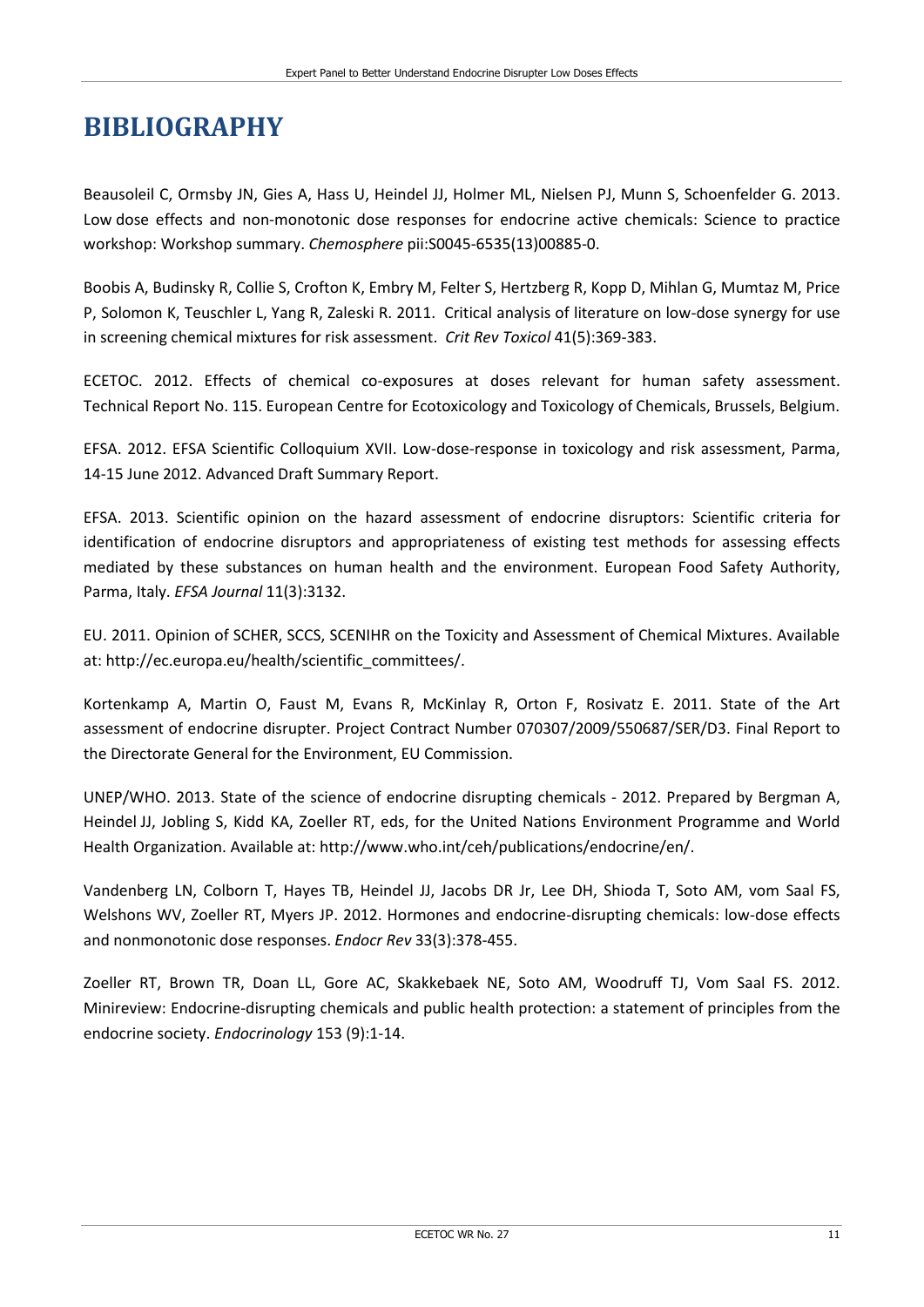# <span id="page-17-0"></span>**APPENDIX A: LIST OF PARTICIPANTS**

| <b>First name</b> | <b>Name</b>         | E-mail                                                   | <b>Affiliation</b>                                          |
|-------------------|---------------------|----------------------------------------------------------|-------------------------------------------------------------|
| Rémi              | <b>Bars</b>         | remi.bars@bayer.com                                      | Bayer CropScience, France                                   |
| Marie-Noelle      | Blaude              | marie-noelle.blaude@wiv-isp.be                           | WIV-ISP (Scientific Institute of Public<br>Health), Belgium |
| Alan              | <b>Boobis</b>       | a.boobis@imperial.ac.uk                                  | Imperial College London, UK                                 |
| Wolfgang          | Dekant              | dekant@toxi.uni-wuerzburg.de                             | University of Würzburg, Germany                             |
| Ivana             | Fegert              | ivana.fegert@basf.com                                    | BASF, Germany                                               |
| Paul              | Foster              | foster2@niehs.nih.gov                                    | NIEHS, USA                                                  |
| Malyka            | <b>Galay Burgos</b> | malyka.galay-burgos@ecetoc.org                           | ECETOC, Belgium                                             |
| Earl              | Gray                | gray.earl@epa.gov                                        | US EPA                                                      |
| Jun               | Kanno               | kanno@nihs.go.jp                                         | National Institute of Health Sciences,<br><b>USA</b>        |
| Andreas           | Kortenkamp          | andreas.kortenkamp@brunel.ac.uk University of London, UK |                                                             |
| Henrik            | Leffers             | Henrik@leffers.co.dk                                     | Biobase, Denmark                                            |
| <b>Dick</b>       | Lewis               | dick.lewis@syngenta.com                                  | Syngenta, UK                                                |
| Peter             | Matthiessen         | peter@matthiessen.freeserve.co.uk Consultant, UK         |                                                             |
| Lucia             | Perharic            | lucija.perharic@ivz-rs.si                                | Institute of Public Health, Slovenia                        |
| Aldert            | Piersma             | aldert.piersma@rivm.nl                                   | RIVM, Netherlands                                           |
| Richard           | Sharpe              | r.sharpe@hrsu.mrc.ac.uk                                  | MRC Edinburgh, UK                                           |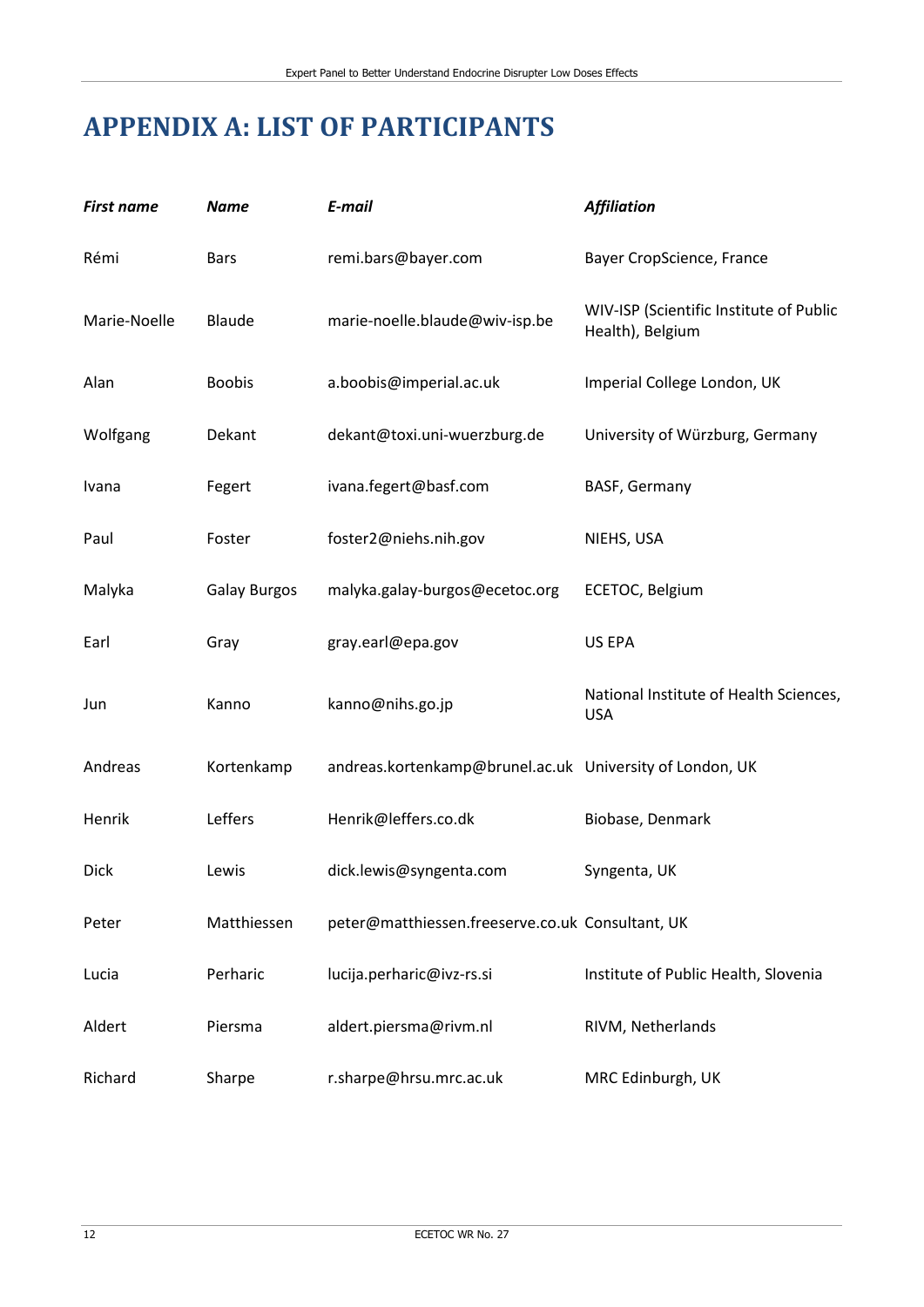# <span id="page-18-0"></span>**APPENDIX B: WORKSHOP PROGRAMME**

*Monday 22 April 2013*

**12.15 – 13.00** *Registration and lunch*

*Moderator:* **Peter Matthiessen**

**13.00 – 13.20** *Tour de Table*

#### **Session 1 – KEY RESEARCH ISSUES:**

5-minute presentations of each of the members, reactions to the Terms of Reference. Key research issues, concerns, views…

**13.20 – 14.40** *Rapporteur:* **Peter Matthiessen**

**Rémi Bars,** *Bayer CropScience, France* **Marie-Noëlle Blaude,** *Scientific Institute of Public Health (WIV-ISP), Belgium* **Alan Boobis,** *Imperial College London, UK* **Wolfgang Dekant,** *University of Würzburg, Germany* **Ivana Fegert,** *BASF, Germany* **Paul Foster,** *NIEHS, USA* **Malyka Galay Burgos,** *ECETOC, Belgium* **Earl Gray,** *US EPA, USA* **Jun Kanno,** *National Institute of Health Sciences, Japan* **Andreas Kortenkamp,** *University of London, UK* **Henrik Leffers,** *Biobase, Denmark* **Dick Lewis,** *Syngenta, UK* **Peter Matthiessen,** *Consultant, UK* **Lucia Perharic,** *Institute of Public Health, Slovenia* **Aldert Piersma,** *RIVM, Netherlands* **Richard Sharpe,** *MRC Edinburgh, UK*

**14.40 – 15.00** *Coffee break*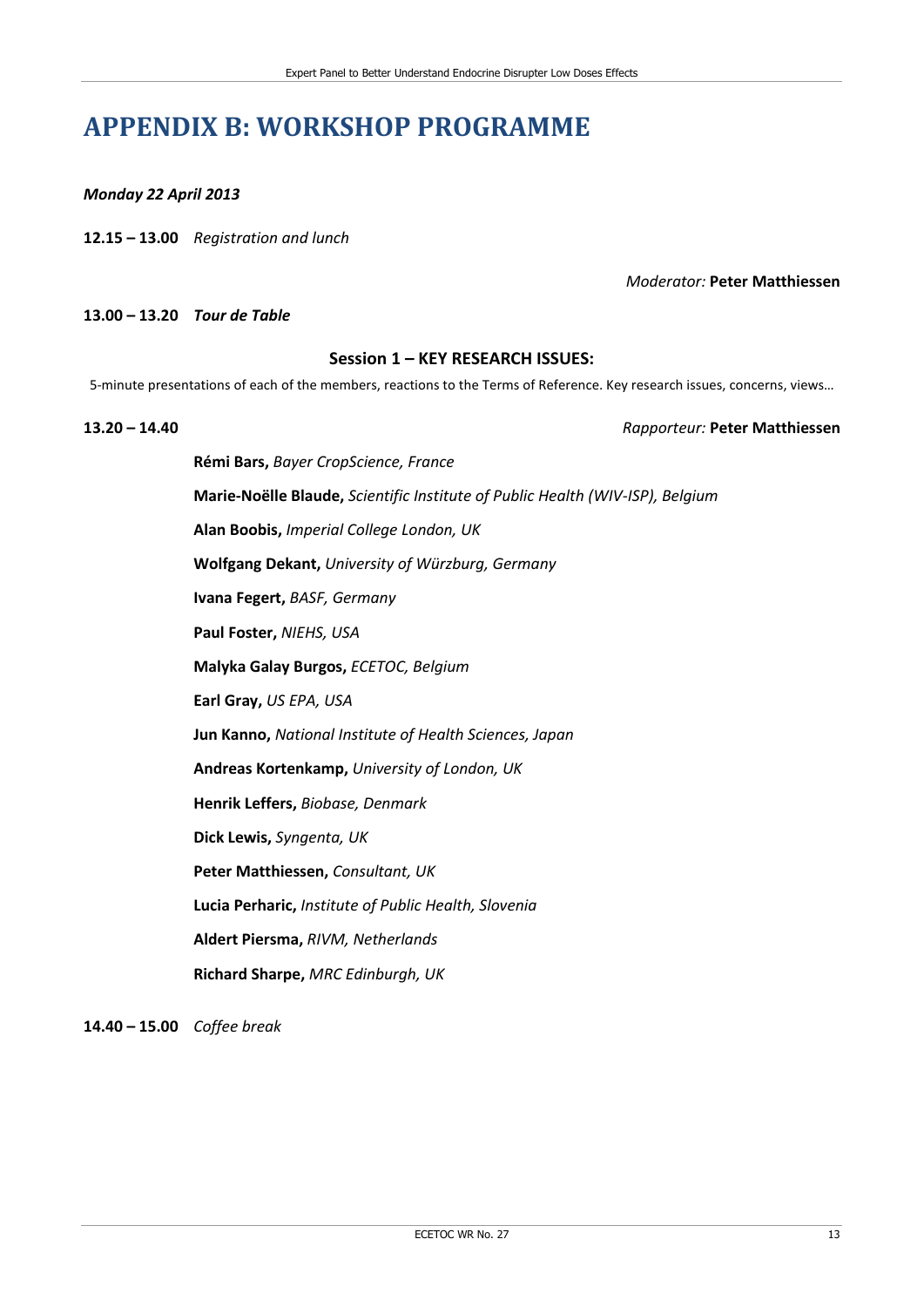### **Session 2 – REVIEW / BRAINSTORM:**

The main themes from Session 1: ideas, concerns, proposals to address the issues raised.

*Rapporteur:* **Dick Lewis**

## **15.00 – 18.00 Expected outcome: Agreement of definitions of terms.** (open ended) **What studies are crucial to resolve these issues? What would this research programme look like?**

- **18.00** *End of Day 1*
- **20.00** *Dinner*

#### *Tuesday 23 April 2013*

### **Session 3 – TO FRAME THE PROPOSAL:**

Synthesise themes from Sessions 1 and 2 to come up with the outline of the research programme.

*Rapporteur:* **Peter Matthiessen**

- **09.00 – 12.30 Outline of the research programme**
- **12.30 – 13.30** *Lunch*

### **Session 4 – WORKSHOP CONCLUSION**

- **13.30 – 14.30 Main message**
- **14.30 – 17.00 Next steps: Funding possibilities, implementation of research programme, need for further workshops, …**
- **17.00** *Adjourn*

Close of Workshop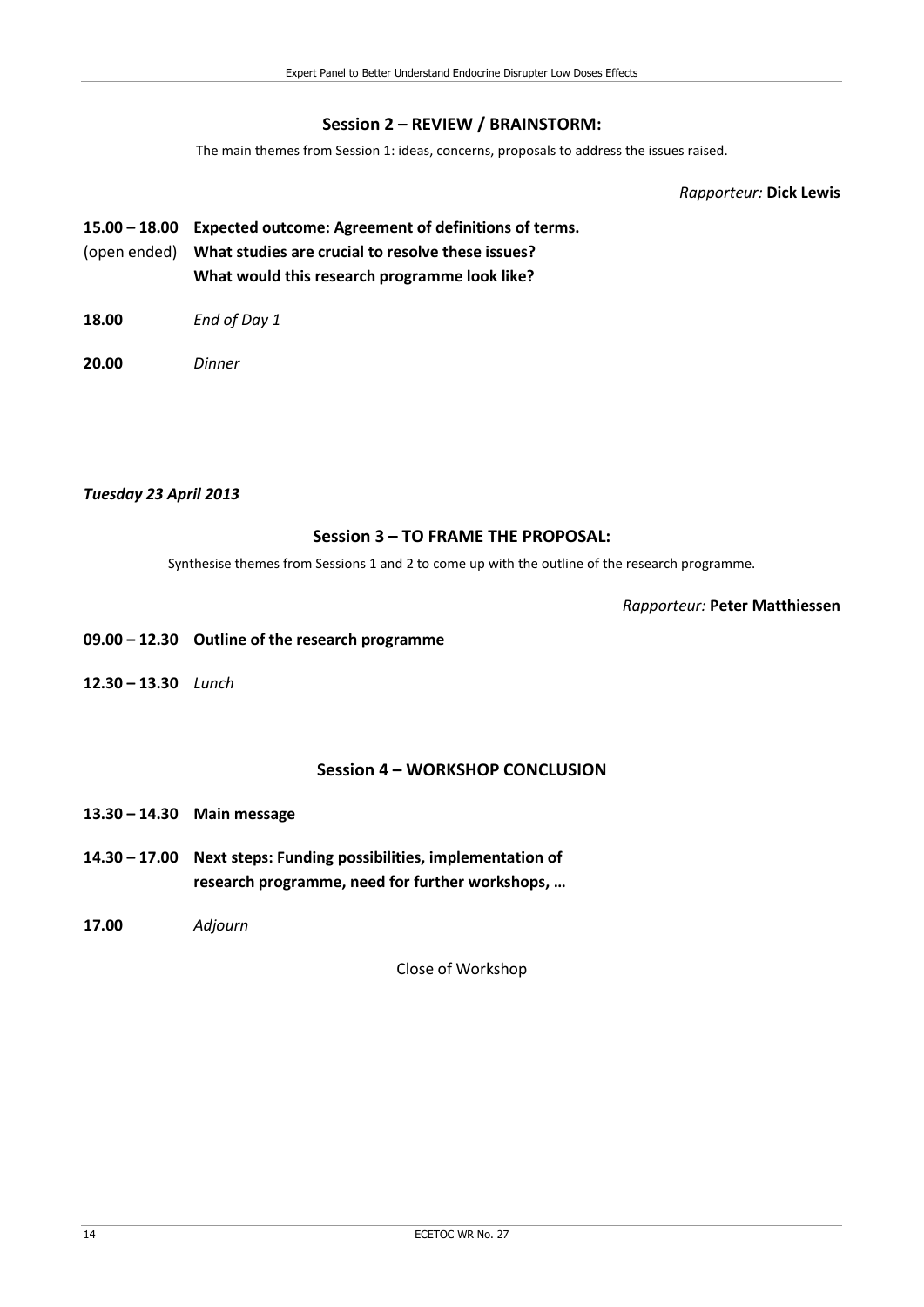# <span id="page-20-0"></span>**APPENDIX C: ORGANISING COMMITTEE**

Rémi Bars (Chairman) Bayer CropScience 355, rue Dostoïevski F - 06903 Sophia Antipolis France

Ivana Fegert BASF GUP/PP, Z470 D - 67056 Ludwigshafen Germany

Malyka Galay Burgos ECETOC Avenue E. Van Nieuwenhuyse, 2 B - 1160 Brussels Belgium

Dick Lewis Syngenta Jealott's Hill International Research Centre Bracknell, Berkshire, RG42 6YA UK

Peter Matthiessen (Moderator) Consultant Old School House Brow Edge, Backbarrow, Ulverston Cumbria LA12 8QX UK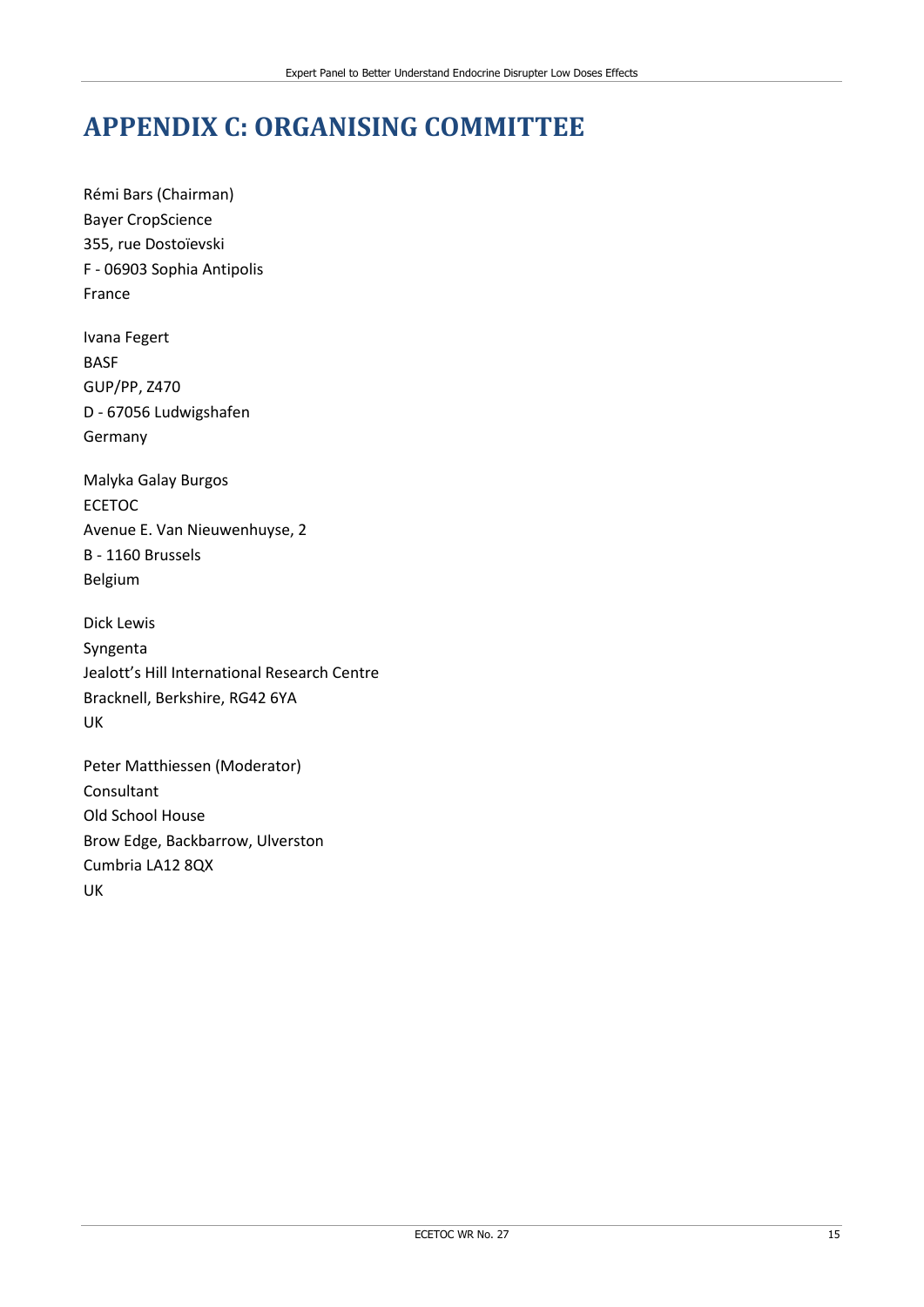# **ECETOC PUBLISHED REPORTS**

The full catalogue of ECETOC publications can be found on the ECETOC website: <http://www.ecetoc.org/publications>